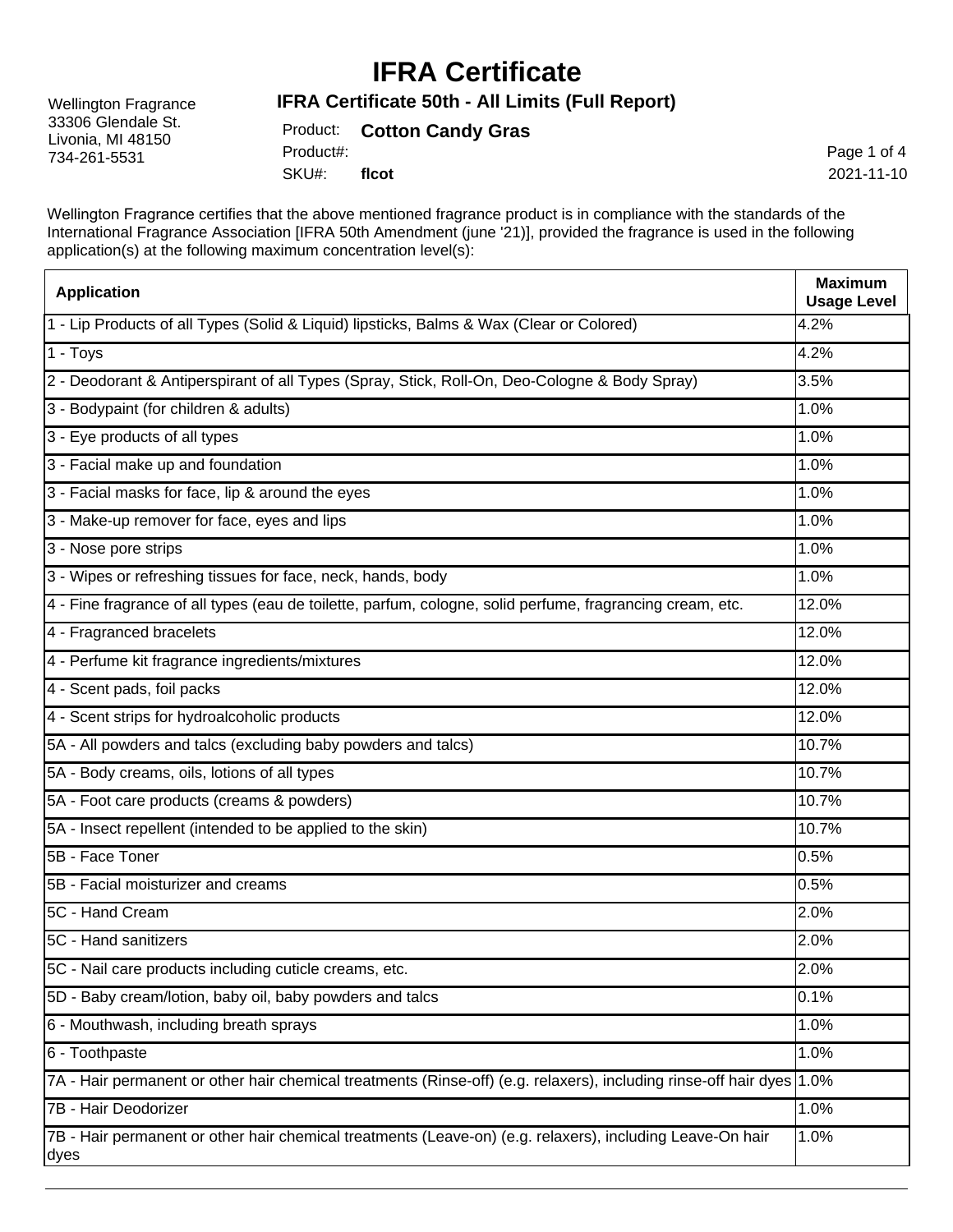### **IFRA Certificate 50th - All Limits (Full Report)**

Product: **Cotton Candy Gras**

Product#:

SKU#: **flcot**

Page 2 of 4 2021-11-10

| <b>Application</b>                                                                                                                             | <b>Maximum</b><br><b>Usage Level</b> |
|------------------------------------------------------------------------------------------------------------------------------------------------|--------------------------------------|
| 7B - Hair sprays of all types (pumps, aerosol sprays, etc.)                                                                                    | 1.0%                                 |
| 7B - Hair styling aids Non-Sprays (mousse, gels, leave in conditioners)                                                                        | 1.0%                                 |
| 7B - Shampoo - Dry (waterless shampoo)                                                                                                         | 1.0%                                 |
| 8 - Baby Wipes                                                                                                                                 | 0.1%                                 |
| 8 - Intimate wipes                                                                                                                             | 0.1%                                 |
| 8 - Tampons                                                                                                                                    | 0.1%                                 |
| 8 - Toilet Paper (wet)                                                                                                                         | 0.1%                                 |
| 9 - All depilatories (including facial) and waxes for mechanical hair removal                                                                  | 4.7%                                 |
| 9 - Baby wash, bath, shampoo                                                                                                                   | 4.7%                                 |
| 9 - Bar Soap                                                                                                                                   | 4.7%                                 |
| 9 - Bath gels, foams, mousses, salts, oils and other products added to bathwater                                                               | 4.7%                                 |
| 9 - Body washes and shower gels of all types                                                                                                   | 4.7%                                 |
| 9 - Cleanser for face, eyes and lips                                                                                                           | 4.7%                                 |
| 9 - Conditioner (rinse-off)                                                                                                                    | 4.7%                                 |
| 9 - Foot care products (feet are placed in a bath for soaking)                                                                                 | 4.7%                                 |
| 9 - Liquid soap                                                                                                                                | 4.7%                                 |
| 9 - Shampoo of all type                                                                                                                        | 4.7%                                 |
| 9 - Shampoos for pets                                                                                                                          | 4.7%                                 |
| 9 - Shaving creams of all types (stick, gels, foams, etc.)                                                                                     | 4.7%                                 |
| 10A - Dry cleaning kits                                                                                                                        | 4.7%                                 |
| 10A - Fabric softeners of all types including fabric softener sheets                                                                           | 4.7%                                 |
| 10A - Floor wax                                                                                                                                | 4.7%                                 |
| 10A - Fragranced oil for lamp ring, reed diffusers, pot-pourri, etc.                                                                           | 4.7%                                 |
| 10A - Hand dishwashing detergent (including concentrates)                                                                                      | 4.7%                                 |
| 10A - Hand wash laundry detergent (including concentrates)                                                                                     | 4.7%                                 |
| 10A - Hard surface cleaners of all types (bathroom and kitchen cleansers, furniture polish, etc.)                                              | $\sqrt{4.7\%}$                       |
| 10A - Household cleaning products, leather cleaning wipes, stain removers, fabric enhancing sprays,                                            | 4.7%                                 |
| 10A - Household cleaning products, other types including fabric cleaners, soft surface cleaners, carpet<br>cleaners, furniture polishes sprays | 4.7%                                 |
| 10A - Household cleaning products, treatment products for textiles (starch sprays, fabric treated with<br>fragrances after wash, deodorizers)  | 4.7%                                 |
| 10A - Laundry pre-treatment of all types (e.g. paste, sprays, sticks)                                                                          | 4.7%                                 |
| 10A - Machine laundry detergents with skin contact (e.g. liquids, powders) including concentrates                                              | 4.7%                                 |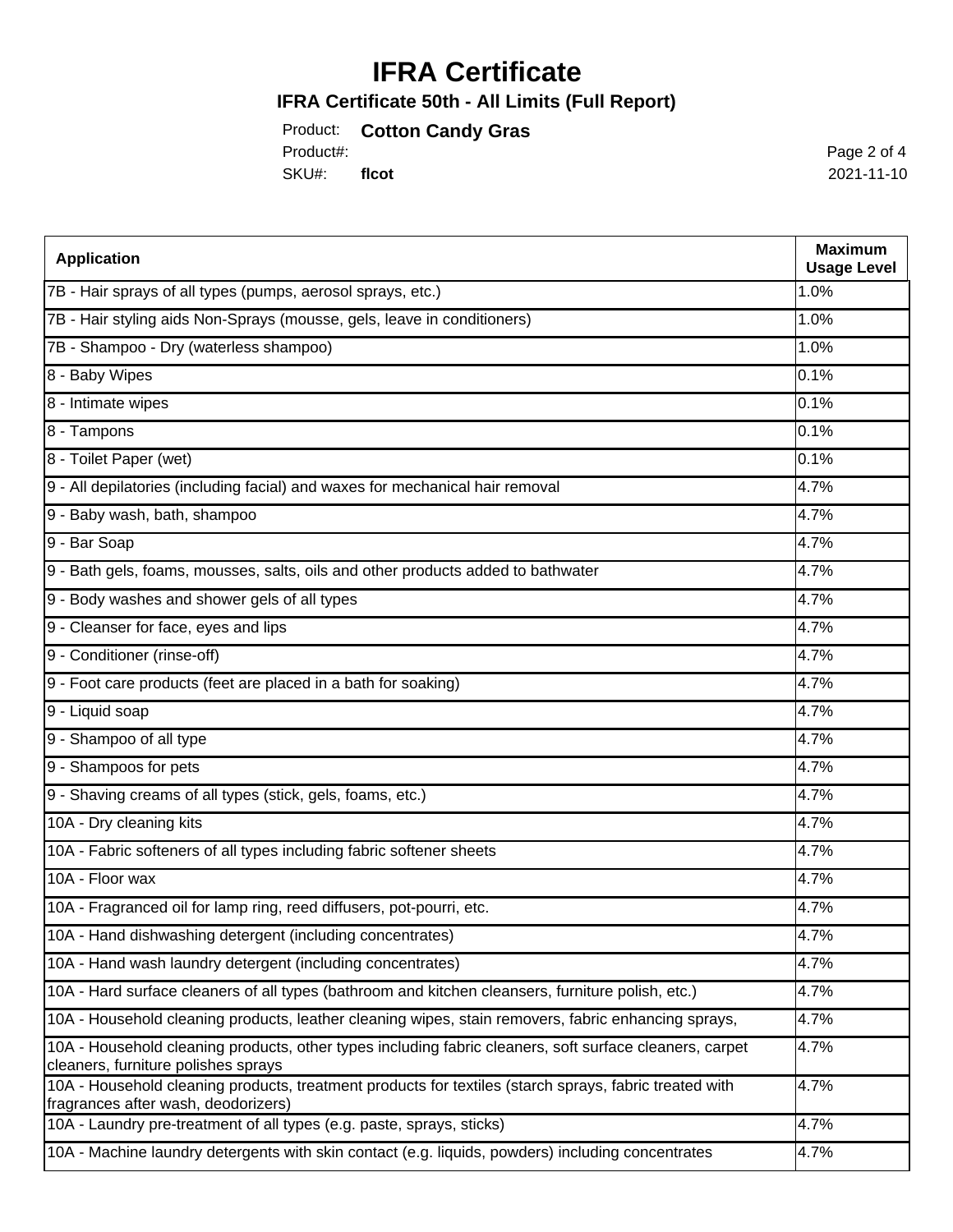### **IFRA Certificate 50th - All Limits (Full Report)**

Product: **Cotton Candy Gras**

Product#:

SKU#: **flcot**

Page 3 of 4 2021-11-10

| <b>Application</b>                                                                                                                  | <b>Maximum</b><br><b>Usage Level</b> |
|-------------------------------------------------------------------------------------------------------------------------------------|--------------------------------------|
| 10A - Odored distilled water (that can be added to steam irons)                                                                     | 4.7%                                 |
| 10A - Toilet seat wipes                                                                                                             | 4.7%                                 |
| 10B - Aerosol/spray insecticides                                                                                                    | 30.0%                                |
| 10B - Air freshener sprays, including aerosol and pump                                                                              | 30.0%                                |
| 10B - Sprays (of all types) applied to animals                                                                                      | 30.0%                                |
| 11A - Adult incontinence pant, pad                                                                                                  | 0.1%                                 |
| 11A - Diapers (baby & adult)                                                                                                        | $0.1\%$                              |
| 11A - Feminine hygiene conventional pads, liners, interlabial pads                                                                  | 0.1%                                 |
| 11A - Toilet paper (dry)                                                                                                            | 0.1%                                 |
| 11B - Facial masks (paper/protective) e.g. surgical masks not used as medical device                                                | 0.1%                                 |
| 11B - facial tissues (dry tissues)                                                                                                  | 0.1%                                 |
| 11B - Fertilizers, Solid (pellet or powder)                                                                                         | 0.1%                                 |
| 11B - Napkins                                                                                                                       | 0.1%                                 |
| 11B - Paper towels                                                                                                                  | 0.1%                                 |
| 11B - Scented socks, gloves                                                                                                         | 0.1%                                 |
| 11B - Tights with moisturizers                                                                                                      | 0.1%                                 |
| 11B - Wheat bags                                                                                                                    | 0.1%                                 |
| 12 - Air delivery systems                                                                                                           | No Restriction                       |
| 12 - Air fresheners and fragrancing of all types (Concentrated Aerosol metered doses, plug-ins, closed<br>systems, solid substrate) | No Restriction                       |
| 12 - Air fresheners and fragrancing of all types (incense, liquid refills (Cartridge), air freshening crystals)                     | No Restriction                       |
| 12 - Air fresheners and fragrancing of all types (membrane delivery, electical, powders, fragrancing sachets)                       | No Restriction                       |
| 12 - Candles of all types (including encased)                                                                                       | No Restriction                       |
| 12 - Cat litter                                                                                                                     | No Restriction                       |
| 12 - Cell phone cases                                                                                                               | No Restriction                       |
| 12 - Deodorizers/maskers not intended for skin contact (e.g. fabric drying machine deodorizers, carpet<br>powders)                  | No Restriction                       |
| 12 - Dishwash detergent and deodorizers - for Machine Wash                                                                          | No Restriction                       |
| 12 - Fuels                                                                                                                          | No Restriction                       |
| 12 - Insecticides (e.g. mosquito coil, paper, electrical, for clothing) excluding aerosols/sprays                                   | No Restriction                       |
| 12 - Joss sticks or incense sticks                                                                                                  | No Restriction                       |
| 12 - Laundry detergents with minimal skin contact (e.g. liquid tabs, pods)                                                          | No Restriction                       |
| 12 - Olfactive Board Games                                                                                                          | No Restriction                       |